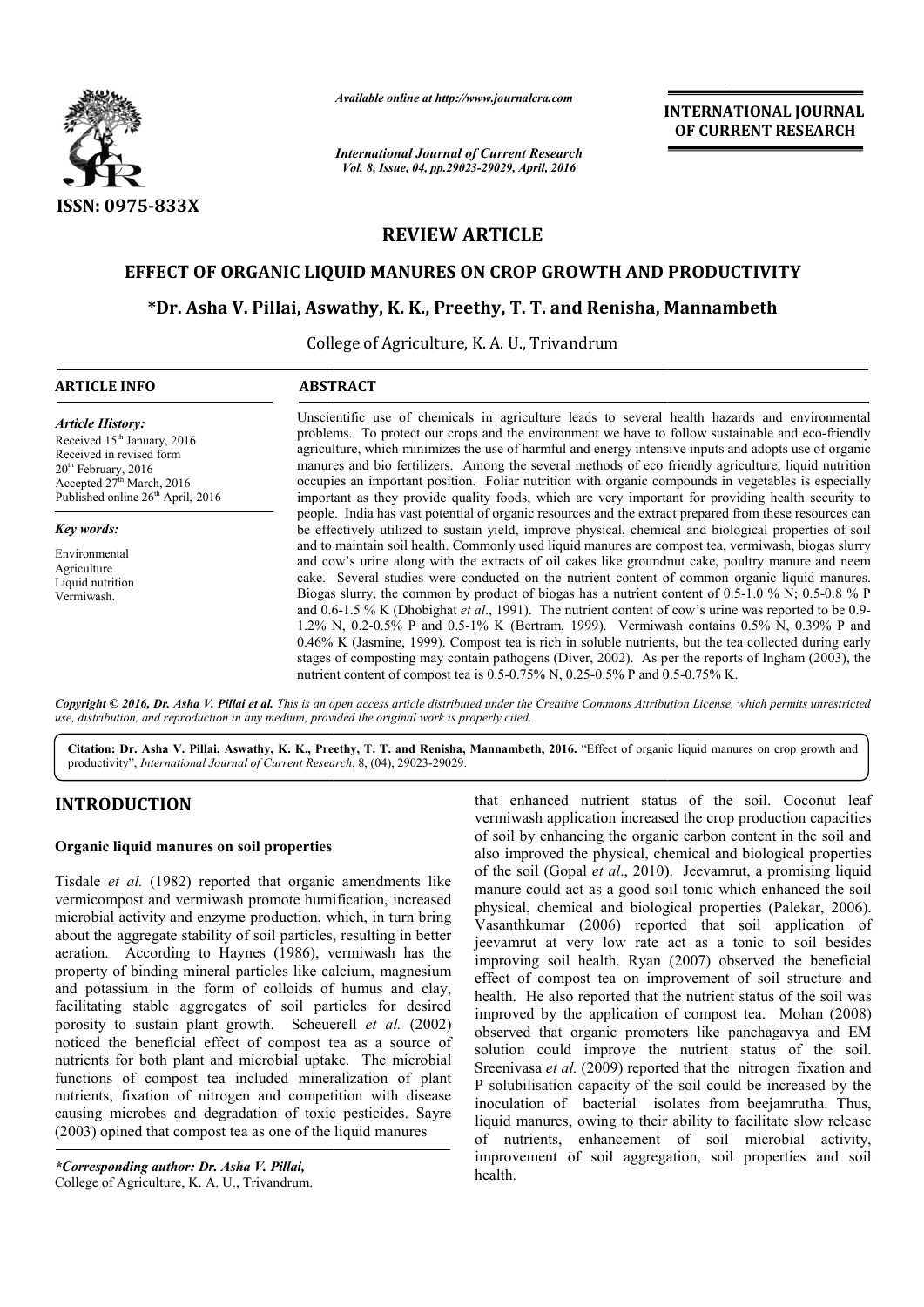### **Organic liquid manures on growth of crops**

Ismail (1995) reported that vermiwash was very effective for foliar application in nurseries, lawns and orchids for obtaining maximum growth. He also observed in 1997 that this collection of excretory and secretory products of earthworms, along with major and micronutrients enhanced the growth of plants. Jasmine (1999) noticed that soil application of vermiwash @12.5 % concentration enhanced tomato growth. The positive effect of vermiwash on crop growth was also reported by Buckerfield *et al.* (1999) who observed that weekly foliar applications of vermiwash increased radish growth. Lalitha *et al.* (2000) reported that soil application of organic inputs like vermicompost in combination with vermiwash resulted in better growth of plants by slow release of nutrients. They also noticed that vermiwash provided additional growth promoters like gibberellin, cytokinin and auxins along with major nutrients resulting in improved growth of plants. Ramesh and Thirumurugan (2001) noticed that vermiwash used for seed pelleting and foliar nutrition resulted better growth of soybean. The growth of paddy was also increased with the foliar application of vermiwash (Thangavel, 2003).

Vermiwash contains enzymes and secretions of earthworms which can stimulate the growth of crops. Apart from organic acids it also contains a rich source of soluble plant nutrients stimulating crop growth (Shivsubramanian and Ganeshkumar, 2004). Shivsubramanian and Ganeshkumar (2004) opined that the growth of marigold was significantly increased by the application of vermiwash diluted with water (1:2 ratio). Field experiments conducted at Kerala Agricultural University revealed that soil and foliar application of vermiwash @ 50 ml plant-1 provided maximum growth in bhindi (Nishana, 2005). It was also observed that soil application of neemcake  $(0.5 \t{ t} \text{ ha}^{-1})$ and foliar nutrition of vermiwash (1:1 dilution) increased crop vigour in chilli (George, 2006). Prabhu (2006) reported the presence of large number of beneficial microorganisms in vermiwash that helped to increase the growth of the plants. He also reported that vermiwash improved the germination percentage and seedling vigour of cowpea and paddy seeds. The spinach and onion growth was significantly higher in plot treated with vermiwash  $\omega$  1:5 v/v and 1:10 v/v in water respectively (Abdullah, 2008). Lalitha and Ansari (2008) noticed that vermiwash and vermicompost are enriched in certain metabolites and vitamins that belong to the B group or pro vitamin D which helped to enhance plant growth in bhindi. Foliar nutrition with vermiwash from coconut leaf improved growth of bhindi, nodulation of cowpea and germination of paddy seeds (Gopal *et al*., 2010).

Experiments conducted by Abdulla and Sukhraj (2010) revealed that combined application of vermicompost and vermiwash was beneficial in improving the growth and yield of bhindi. Ingham (2003) reported that compost tea contained soluble nutrients that enhanced crop growth when applied as foliar spray. Sayre (2003) and Ryan (2007) also observed that the health and growth of crops was improved by foliar application of compost tea. According to Mohan (2008), organic promoters like panchagavya and EM solution enhanced the yield of brinjal. Combined application of liquid manures like beejamrut, jeevamrut and panchagavya recorded

significantly higher growth in chilli (Chandrakala, 2008) The liquid extract of seaweeds popularly known as seaweed liquid fertilizers could be used as foliar spray for inducing faster growth in cereal crops, vegetables, fruits, orchards and horticultural plants (Metha, 1967). Kannan and Tamilselvan (1990) observed that soil application of seaweed liquid fertilizer of *Enteromorpha clathrata* and *Hypneamus ciformis*  increased the growth characteristics of green gram, black gram and rice. Effective Microorganisms (EM) is a mixture of live cultures of microorganisms isolated from fertile soils in nature and useful for crop production. EM preparations generally contain *Lactobacillus*, photosynthetic bacteria, yeasts and other beneficial microorganisms which increase the crop growth (Yamada *et al*., 2003).

According to Palekar (2006), beejamruth is a source of nutrients used for seed or seedling treatment to increase the germination capacity of seed and growth of seedlings. Several beneficial bacteria are also present in beejamruth and inoculation of these bacterial isolates resulted in improvement in seed germination, seedling length and seed vigour in soybean (Sreenivasa *et al*., 2009). The experiment conducted by Gore (2009) revealed that use of a combination of beejamruth, jeevamruth and panchagavya at 75 and 160 days after sowing of tomato increased the enzymatic activities, plant growth, root length and N, P and K concentration. Sangeetha (2010) reported that nodule formation in pulses was the highest in soil amended with low levels of seaweed based panchagavya (panchagavya : soil in 1: 100 ratio) Application of plant growth promoting rhizobacteria (PGPR) to the foliage or the floral parts of apple increased growth of the plant (Lutfi *et al.,* 2007). Mallesh (2008) opined that amongst the rhizopshere microorganisms, PGPR has been considered important in sustainable agriculture due to their plant growth promotional ability. PGPR @ 2% seed inoculation significantly enhanced seed germination and seedling vigour of maize (Gholami *et al.,* 2009). They also reported that inoculation of maize seeds with different bacterial strains in both sterile and non-sterile soil significantly increased plant height, 100 seed weight, number of seed per ear, leaf and shoot dry weight and leaf surface area.

On perusal of the research work cited above, it could be inferred that liquid manures could enhance plant growth as evident by increased seed germination, seedling growth, root length, plant height, seedling vigour etc.

#### **Organic liquid manures on yield of crops**

Buckerfield *et al.* (1999) observed that weekly applications of vermiwash increased radish yield by 7.3 %. Yield improvement in tomato by soil application of vermiwash @12.5 % concentration was reported by Jasmine (1999). Studies by Lozek and Gracova (1999) revealed that application of vermisol increased yield by 7.3 % in chilli. Application of organic inputs like vermicompost in combination with vermiwash resulted in better yield of crops by slow release of nutrients for absorption and supplementation of gibberellins, cytokinins and auxins (Lalitha *et al.,* 2000). Jasmin *et al.*, (2003) opined that the yield of tomato was significantly increased by the application of vermiwash. Vermiwash at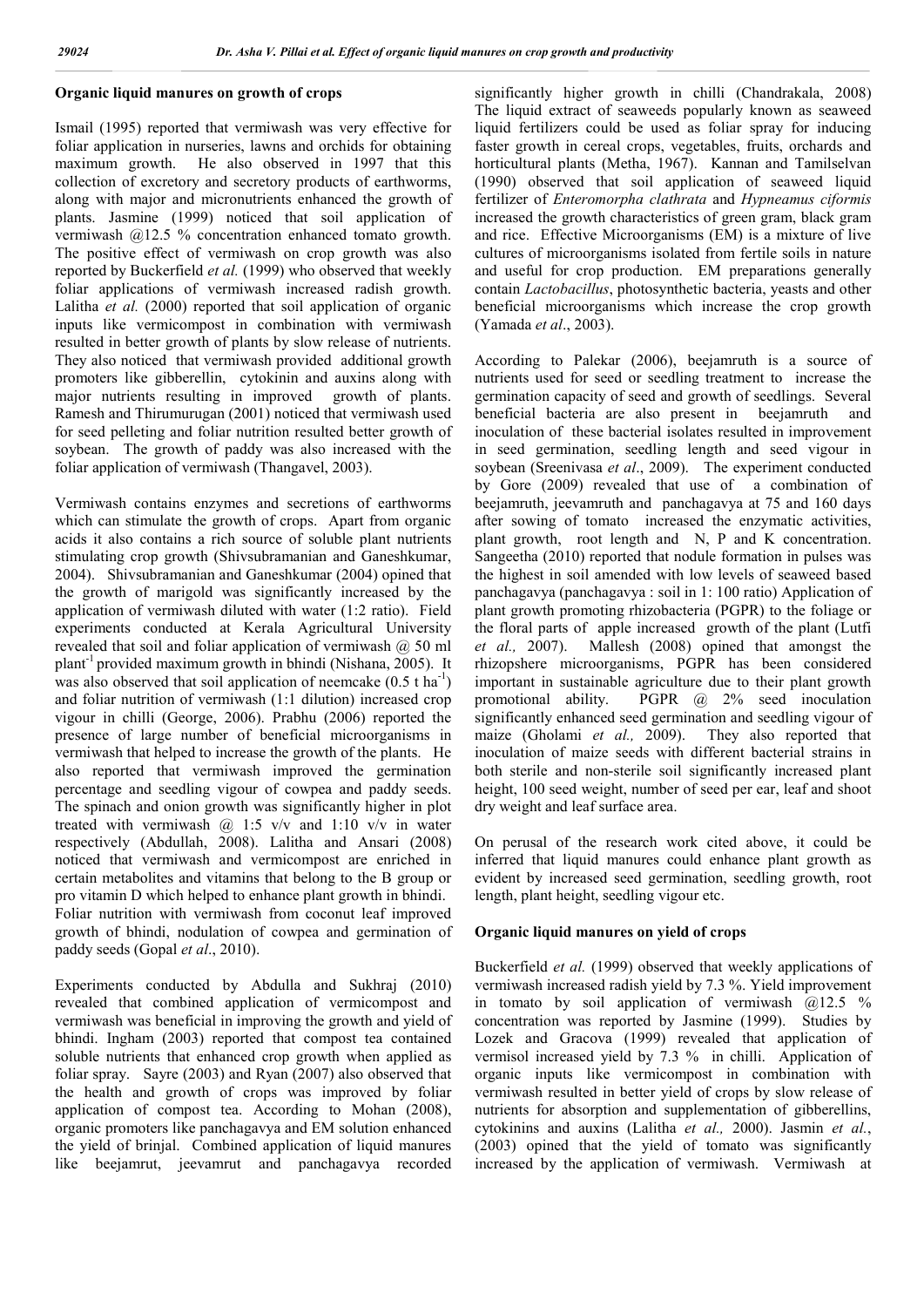50 % cocentration along with full NPK applied plots produced maximum number of seeds per fruit. The highest fruit yield of  $18.35$  t ha<sup>-1</sup> was recorded by the same treatment. According to Thangavel (2003) the yield of paddy was improved by foliar application of vermiwash. Studies conducted by Shivsubramanian *et al*. (2004) revealed that the enzymes present in the vermiwash and secretions of earthworms stimulated the yield of crops. He also noticed enhanced productivity of marigold by the application of vermiwash. Nishana (2005) reported that soil and foliar application of vermiwash  $\omega$  50 ml plant<sup>-1</sup> registered maximum yield in bhindi. The combined use of neem cake  $(0.5 \text{ t ha}^{-1})$  as soil application and foliar application of vermiwash (1:1 ratio) increased the crop vigour and fruit yield of chilli (George, 2006). Foliar application of vermiwash (1:1 dilution) significantly increased dry chilli yield (George *et al.,* 2007). Abdullah (2008) observed that the yield of spinach and onion were significantly enhanced by foliar nutrition of vermiwash at 1:5 v/v and 1:10 v/v in water respectively. Lalitha and Ansari (2008) noticed that use of vermiwash enhanced the yield of bhindi.

Use of vermiwash from coconut leaf vermicompost improved the yield of bhindi (Gopal *et al*., 2010). Use of seaweed liquid fertilizers as foliar spray induced higher yield in cereal crops, vegetables, fruits, orchards and horticultural plants (Metha, 1967). Dahiya and Vasudevan (1986) reported that application of biogas slurry was beneficial in replacing half of the fertilizer nitrogen and to produce better yield in vegetables. The soil application of seaweed liquid fertilizer of *Enteromorpha clathrata* and *Hypneamus ciformis* increased the yield of green gram, black gram and rice (Kannan *et al*., 1990). Kungkaew *et al*., (2004) observed that bio gas slurry along with chemical fertilizers in 1:1 ratio was effective in improving the crop yields of sweet corn, tomato and strawberry. Ingham (2003) observed that compost tea contained soluble nutrients that enhanced crop yield. The beneficial organisms present in the EM solution increased the yield of crops (Yamada *et al*., 2003). Sayre (2010) reported that application of compost tea at fort nightly interval increased the marketable yield of potato by 18 to 19 %. Chandrakala (2008) reported that the combined application of beejamrut, jeevamrut and panchagavya increased yield and drymatter production in chilli. The yield of brinjal could be increased by 33 % by the application of organic promoters like panchagavya and EM solution (Mohan, 2008). Gore (2009) observed that application of a combination of beejamruth, jeevamruth and panchagavya (1:1:2 ratio) at 75 DAS and 160 DAS increased tomato yield. The effectiveness of floral and foliar application of PGPR on yield improvement of apple was reported by Lutfi *et al*. (2007).

#### **Organic liquid manures on quality of fruits and vegetables**

Adams (1986) reported that vermiwash application had a positive effect in bringing colour to tomato fruits, due to the presence of nitrogen and other micronutrients which enhanced the synthesis of lycopene. Whapham *et al*. (1993) observed that the application of seaweed liquid fertilizer of *Ascophyllum nodosum* increased the chlorophyll levels of cucumber cotyledons and tomato plants. Studies by Lozek and Gracova (1999) revealed that application of vermiwash resulted in

decrease in fruit nitrate content in chilli by 15 %. Zaller (2006) reported that foliar applications of vermicompost leachate improved lycopene content in tomato. Modified formulations of panchagavya was found to enhance the biological efficiency of the crop plants and the quality of fruits and vegetables (Natarajan, 2002). Shivamurthy and Patel (2006) noticed the effectiveness of cow's urine for seed treatment in enhancing the chlorophyll a and chlorophyll b content thereby contributing to yield improvement in wheat. Ryan (2007) opined that the quality of crop produce could be improved by the application of compost tea.

According to Mohan (2008) foliar application of organic promoters like panchagavya and EM solution increased quality of fruits. Gore  $(2009)$  reported that use of beejamruth + jeevamruth + panchagavya at 75 DAS and 160 DAS as foliar spray increased the lycopene content in tomato.

#### **Organic liquid manures on pest and disease resistance**

Weltzien (1992) reported the effectiveness of compost tea as surface spray for the control of foliar diseases of plants. Compost tea could reduce the severity of diseases like powdery mildew and downy mildew of grape, grey mould of strawberries and late blight of potato (Elad *et al.,* 1994); butter cup infestation and tomato blight (Touart, 2000). Scheuerell *et al.* (2002) observed that compost tea as foliar spray reduced the incidence of pests and diseases in crops by competition with disease causing microbes and degradation of toxic pesticides. The effectiveness of compost tea in controlling the bacterial spot of tomato was reported by (Al-Dahmaniel *et al*., 2003). According to Sayre (2003), compost tea had the capacity to manage many pests and diseases of crop plants. Ingham (2003) opined that the plant exudates, both from roots and leaves, enhanced the disease - suppressive bacteria and fungi that occur in aerobic compost tea. Scheuerell (2003) noticed that non aerated compost tea preparation takes longer time for fermentation. This enabled accumulation of antibiotics in the non aerated compost tea which activate natural plant defence responses thereby help in disease suppression. Verngrubinger (2005) observed that compost tea was helpful to fight off diseases by inoculating plants with beneficial micro organisms. The application of compost tea for reducing the incidence of foliar diseases was also reported by Linda (2007). Ryan (2007) opined that compost tea improved the drought tolerating capacity of the plants and suppressed pests and diseases. An improvement in pest and disease resistance due to the application of EM in vegetables was noticed by Tuat and Trinh (2002). Giraddi *et al*. (2003) reported a significant reduction in pest population and leaf curl index in chilli treated with vermiwash (soil drench 30 days after transplanting and foliar sprays at 60 and 75 days after transplanting). The efficiency of vermiwash in imparting resistance to many pest and diseases was also reported by Shivsubramanian *et al.* (2004). Subasashri (2004) observed the suitability of vermiwash as an effective bio pesticide in many vegetable crops. Prabhu (2006) inferred vermiwash as a good bio control agent that protects the plant from a number of infestations. He also observed that foliar applications of vermiwash improved pest and disease resistance in tomato by suppressing *Phytophthora* disease.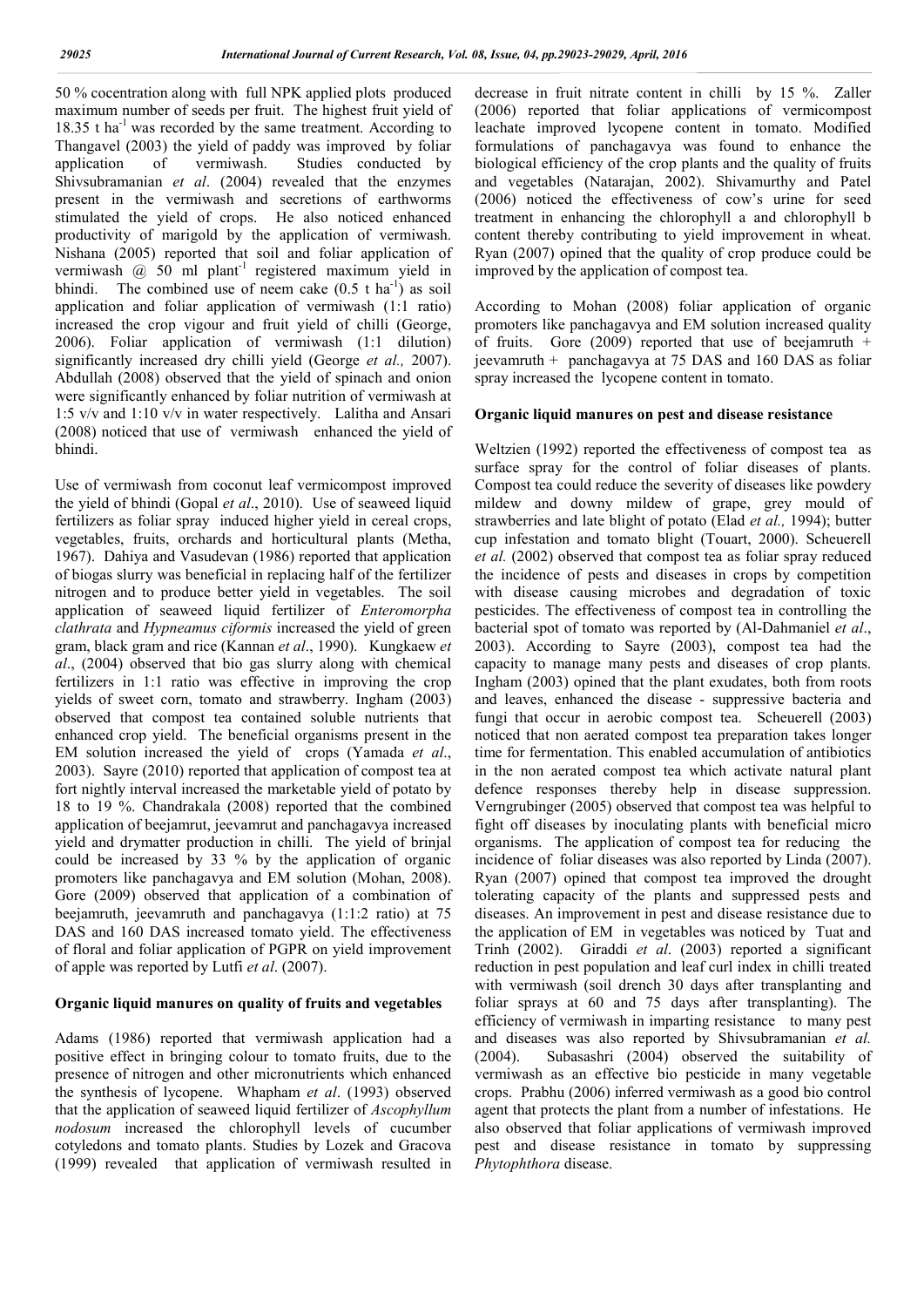Complete suppression of mycelial growth of *Sclerotiana sclerotiorum* in cucumber was possible by the addition of different herbal plant extracts with fresh cow's urine and cowdung (Basak *et al.,* 2002). Solaiappan (2002) reported that the bacteria present in panchagavya acted as biocontrol agent. Sreenivasa *et al.*, (2009) noticed similar results and reported that the beneficial microorganisms of beejamrut protected the crop from harmful soil-borne and seed-borne pathogens. Increased productivity and disease resistance in plants was observed by using a modified formulation of panchagavyapanchagavya amended seaweed extract (Sangeetha, 2010). The efficiency of PGPR as a biopesticide was examined by Nakkeeran *et al.,* (2005). They reported that use of PGPR for seed treatment, bio-priming, seedling dip, soil application, foliar spray, fruit spray, sucker treatment and sett treatment were better for the management of pest and diseases of crop plants, in addition to plant growth promotion. Behadur *et al.,*(2007) observed that foliar application of PGPR increased anti fungal compounds in pea (*Pisum sativum*) against powdery mildew pathogen *Erysiphe pisi.* Mallesh (2008) reported that PGPR have emerged as the biggest group of beneficial soil microorganisms, involved in the control of a number of plant diseases and pests by virtue of their ability to synthesize a wide range of antagonistic secondary metabolites. Reddy *et al*. (2011) noticed that application of PGPR suppressed the sheath blight disease caused by *Rhizactonia solani* in rice.

#### **Liquid manures on the production of growth promoting hormones**

Seaweed liquid extract contained growth promoting hormones like auxins (IAA and IBA), cytokinins, gibberellins, trace elements, vitamins, amino acids, antibiotics and micronutrients for achieving higher agricultural production (Booth,1965). Beejamruth contains several growth hormones which promote the growth of plants (Palekar, 2006). According to Sreenivasa *et al.,* (2009) the bacterial isolates from beejamruth were capable of the production of the growth promoters like IAA and GA. Vermiwash was identified as a bio-liquid rich in nutrients and plant growth hormones (Gopal *et al*., 2010). The liquid manure facilitate the production of growth hormones like IAA, IBA, cytikinins, gibberellins and also have the capacity to produce certain vitamins, trace elements, amino acids, antibiotics, enzymes and micronutrients required for plant growth.

#### **Liquid manures on nutrient content of plants**

Palekar (2006) revealed that availability and uptake of nutrients by crops was increased by the application of jeevamrut. Gopal *et al*. (2010) inferred that the nutrient content of plant was increased by the application of coconut leaf vermiwash. Similar observation was also made by Lutfi *et al*. (2007) who observed an increase in nutrient content of apple by floral and foliar application of PGPR.

### **Liquid manures and microbial activity**

Ingham (2005) reported that the compost tea contained populations of several beneficial microorganisms and also the well made compost tea will be dominated by beneficial bacteria or fungi. He also observed that greater the amount of soluble material in the compost tea, the more food resources would be there for the growth of beneficial bacteria and fungi, and microbial activity will be improved.

According to Palekar (2006) the enormous amount of microbes present in jeevamruth enhanced microbial activity in soil. Ryan (2007) also opined compost tea as one of the liquid manure for enhancing microbial activity of soil. Studies conducted by Sreenivasa et al. (2009) revealed that the beneficial micro organisms in beejamruth enhanced the microbial activity of the soil. Gopal *et al*. (2010) reported that application of coconut leaf vermiwash increased the population of soil microorganisms, particularly plant beneficial ones, and their activities facilitated increased uptake of the nutrients. The microbial activity of soil could be improved by the application of liquid manures due to the enormous amount of beneficial microbes (bacteria and fungi) present in it.

### **REFERENCES**

- Abdulla, A. A. and Sukhraj, K. 2010. Effect of vermiwash and vermi compost on soil parameters and productivity of okra (*Abelmoschus esculentus* ) in Guyana. *Afri. J. Ag. Res.*, 4 (3):1794-1798.
- Abdullah, A. A. 2008. Effect of vermicompost and vermiwash on the productivity of spinach (*Spinacia oleracea*), onion (*Allium cepa*) and potato (*Solanum tuberosum*). *World Journal of Agricultural Sciences,* 4 (5): 554-557.
- Adams, P. 1986. Mineral Nutrition. In: Artherton, J.G and Rudish, J. (ed.), *The tomato crop.* Chapman and Hall Ltd. pp: 281-324.
- Al-Dahmani, J.H., Abbasi, P.A., Miller, S.A. and Hoitink, H.A.J. 2003. Suppression of bacterial spot of tomato with foliar sprays of compost extracts under greenhouse and field conditions. *Plant Diseases*, 87: 913-919.
- Anthoni, R.S., Subramanian, S. and Subramanian, P. 2000. Bio dissolution of nutrition in rice ecosystem. Dept of Microbiology and Dept of Soil Science and Agricultural chemistry, Agricultural College and Research Institute, Madhurai, Tamil Nadu.
- Bahadur, A. U. P. Singh, B. K. Sarma, D. P. Singh, K. P. Singh and A. Singh, 2007. Foliar application of plant growth-promoting rhizobacteria increases antifungal compounds in pea (*Pisum sativum*) against *Erysiphe pisi*. *Mycobiology,* 35(3): 129-134.
- Basak, A. B., Min Woong Lee and Tae Soo Lee, 2002. Inhibitive activity of cow urine and cow dung against *Sclerotinia sclerotiorum* of cucumber. *Mycobiology*, 30 (3): 175-179.
- Bertram, J. 1999. Effects of cow urine and its constituents on soil microbial populations and nitrous oxide emissions. Ph. D Thesis, Lincoln University, pp. 51-52.
- Booth, E., 1965. The manurial value of seaweed*. Botanica Marina*, 8 (2): 138-143.
- Bray, R.H. and Kurtz, L.T. 1945. Determination of total organic and available forms of phosphorous in soils. *Soil Sci*., 59: 39-45.
- Buckerfield J. C., Flavel T. C., Lee K. E., Webster K. A., Diazcozin D. J., Jesus J. B., Trigo D. and Garvin M. H.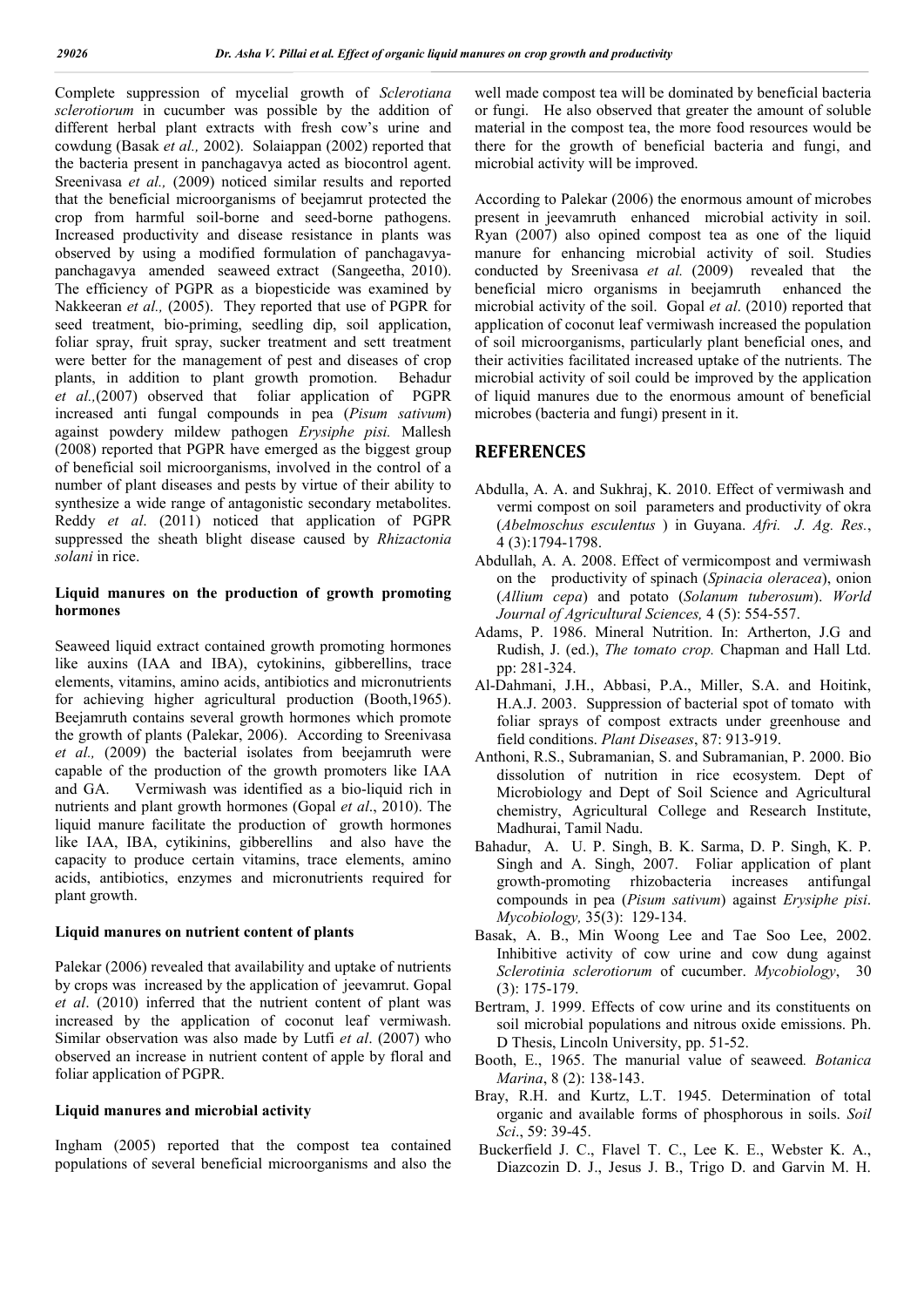1999. Vermicompost in solid and liquid forms as a plant growth promoter. 6<sup>th</sup> International Symposium on vermi technology.

- Chandrakala, M. 2008. Effect of FYM and fermented liquid manures on yield and quality of chilli*.* M. Sc. (Ag) thesis, University of agricultural science, Dharwad, 110 p.
- Dahiya, A. K. and Vasudevan, P. 1986. Use of slurry and sludge from biogas digestion pool as biofertilizer. *Biomass*, 9: 67-74.
- Deepa, S. 2005. Field evaluaton of commercial organic manures and growth promoters in bush type vegetable cowpea. M. Sc. (Ag) thesis, Kerala agriculture university, Thrissur, 99 p.
- Dhobighat, L., Chakrapath V. and Painyapani, T. 1991. Physico-chemical analysis of bio-slurry and farm yard manure for comparison of nutrient contents and other benefits. Yashoda Sustainable Development (P) Ltd.
- Diver, S. 2002. Compost Teas for plant disease control. ATTRA publication available at http://www.attra.org/ attrapub/comptea.html
- Dobereiner, j., Marriel, I. E. And Nery, M.1976. Ecological distribution of *Spirillum lipoferum, Beijerinck. Can. J. Microbiol.,* 22: 1464-1473.
- Elad, Y., and Shtienberg, D. 1994. Effects of compost water extracts on grey mould (*Botrytis cinerea*). *Crop Prot*. 13:109-114.
- George S., Giraddi, R. S. and Patil, R.H. 2007. Utility of vermiwash for the management of Thrips and Mites on chilli (*Capsicum annuum* L.) amended with soil organics. *Karnataka Journal of Agricultural Science,* 20(3): 657-659.
- George, S. 2006. Role of vermi compost, vermi wash and other organics in the management of Thrips and Mites in chilli. University of Agricultural Sciences, Dharwad, pp. 23- 25.
- Gholami, A., S. Shahsavani, and S. Nezarat, 2009. The effect of plant growth promoting rhizobacteria (PGPR) on germination, seedling growth and yield of maize. *World Academy of Science, Engineering and Technology*, pp.19- 24.
- Giradi, R. S., Smitha, M. S. and Channappagoudar, B. B. 2003. Organic amendments for the management of chilli insect pests and their influence on crop vigour. *Proceedings of National Seminar on Perspective in Spices, Medicinal and Aromatic Palnts,* ICAR Complex, Goa, pp. 27-30.
- Gopal, M., Gupta, A., Palaniswami, C., Dhanapal, R. and George, V. T. 2010. Coconut leaf vermiwash: a bio-liquid from coconut leaf vermicompost for improving the crop production capacities of soil. *Current Science*, 98 (9): 1202- 1208.
- Gore, N. 2009. Influence of liquid organic manures on growth, nutrient content and yield of tomato (*Lycopersicon esculentum* Mill.) in the sterilized soil. M. Sc. (Ag) thesis, University of Agricultural Sciences, Dharwad, pp.32 -35.
- Haynes, R.J. 1986. The decomposition process mineralization, immobilisation, humus formation and degradation. In: Haynes, R.J. (ed.), *Mineral nitrogen in the plant-soil system* Academic Press, New York.
- Ingham, E. 2003. Anaerobic bacteria and compost tea. *BioCycle.,* 39 (6): 86p.
- Ingham, E. 2005. The compost tea brewing manual. US Printings, Soil Food web Incorporated, Oregon.
- Ismail, S. A., 1997. *Vermicology – the Biology of Earthworms*, Orient Longman, India, 192 p.
- Ismail, S.A. 1995, Vermicompost and vermiwash. In *Proceedings of National Workshop on Tropical organic farming*. UPASI Kottayam.
- Jackson, M. L.1973. *Soil chemical analysis*. 2<sup>nd</sup> edition. Prentice hall of India (Pvt) Ltd.
- Jasmin, R. 1999. Effect of soil and foliar application of vermiwash on growth, yield and quality of tomato, M. Sc. (Ag) thesis. Kerala agriculture university, Thrissur, 98p.
- Jasmine, R., Ushakumari, M. and Sailaja kumar, 2003. Soil Application of vermiwash on growth, yield and quality of tomato (*Lycopersicon esculentum* Mill.), *Journal of Agricultural Resource Management*, 2 (3 & 4): 80-82.
- Jensen, H. L. 1942. Nitrogen fixation in leguminous plants. General characteristics of root nodule bacteria isolated from species of Medicago and Trifolium in Australia. *Proc. Linn. Soc*. N.S.W. 66: 98-108.
- Kannan, L. and C. Tamil Selvan, 1990. Effect of seaweed manure on *Vigna radiata* L. (green gram). In: Raja Rao V. N. (ed.), *Perspective in Phycology*. Today and Tomorrow's Printers and Publishers, New Delhi, pp: 427-430.
- Kolota E., Osinska, M. 2001. Efficiency of foliar nutrition of field vegetables grown at different nitrogen rates. In: *Proc. IC Environ.* Probl. N-Fert. *Acta Hort*., 563: 87–91.
- Kungkaew, K., Anoop and Jaeeonpong, K. 2004. "Using of slurry and sludge from biogas digestion pool as biofertilizers. The Joint International Conference on Sustainable energy and Environment'' Hua Hen, Thailand, pp. 3- 5.
- Lalitha, R. and Ansari, A. 2008. Effect of vermi compost and vermiwash on soil parameters and productivity of bhindi. *Afri. J. Ag. Res*., 5: 1774-1798.
- Lalitha, R., K. Fathima and S.A. Ismail, 2000. Impact of biopesticides and microbial fertilizers on productivity and growth of *Abelmoschus esculentus*. Vasundhara The Earth, 1 and 2: 4-9.
- Linda, C. S. 2007. Compost tea: Examining the science behind the claims. Puyallup Research and Extension Center, Washington State University. pp. 8-10.
- Lozek, O. and Gracova, A. 1999. The influence of vermisol on the yield and quality of tomatoes. *Acta-Horticulture – et Regiotecturae.,* 2(1): 17-19.
- Lutfi, P., Metin, T. and Fikkartin, S. 2007. Floral and foliar application of plant growth promoting rhizobacteria (PGPR) to apples. *Journal of Sustainable Agriculture,* 30 (4): 119-121.
- Mallesh, S. B. 2008. Plant growth promoting rhizo bacteria their characterization and mechanisms in the suppression of soil borne pathogens of coleus and aswagandha. University of Agricultural Sciences, Dharwad, pp. 65-68.
- Metha, V.C., B.S. Trivedi, K.K. Bokil and M.R. Narayanan, 1967. Seaweed as manure, Studies on nitrification. In the Proceedings of seminar sea salt and plants (CSMCRI). Bhavanagar, pp: 357-365.
- Mohan, B. and Srinivasan, T.S. 2008. Evaluation of organic growth promoters on yield of dryland vegetable crops in India. *Journal of Organic Systems*, 3: 23-36.
- Murali, M. and Neelanarayanan, P. 2011. Vermiwash stimulate the growth and yield of vegetables. *Electronic Journal of Environmental Sciences*, 4: 105-108.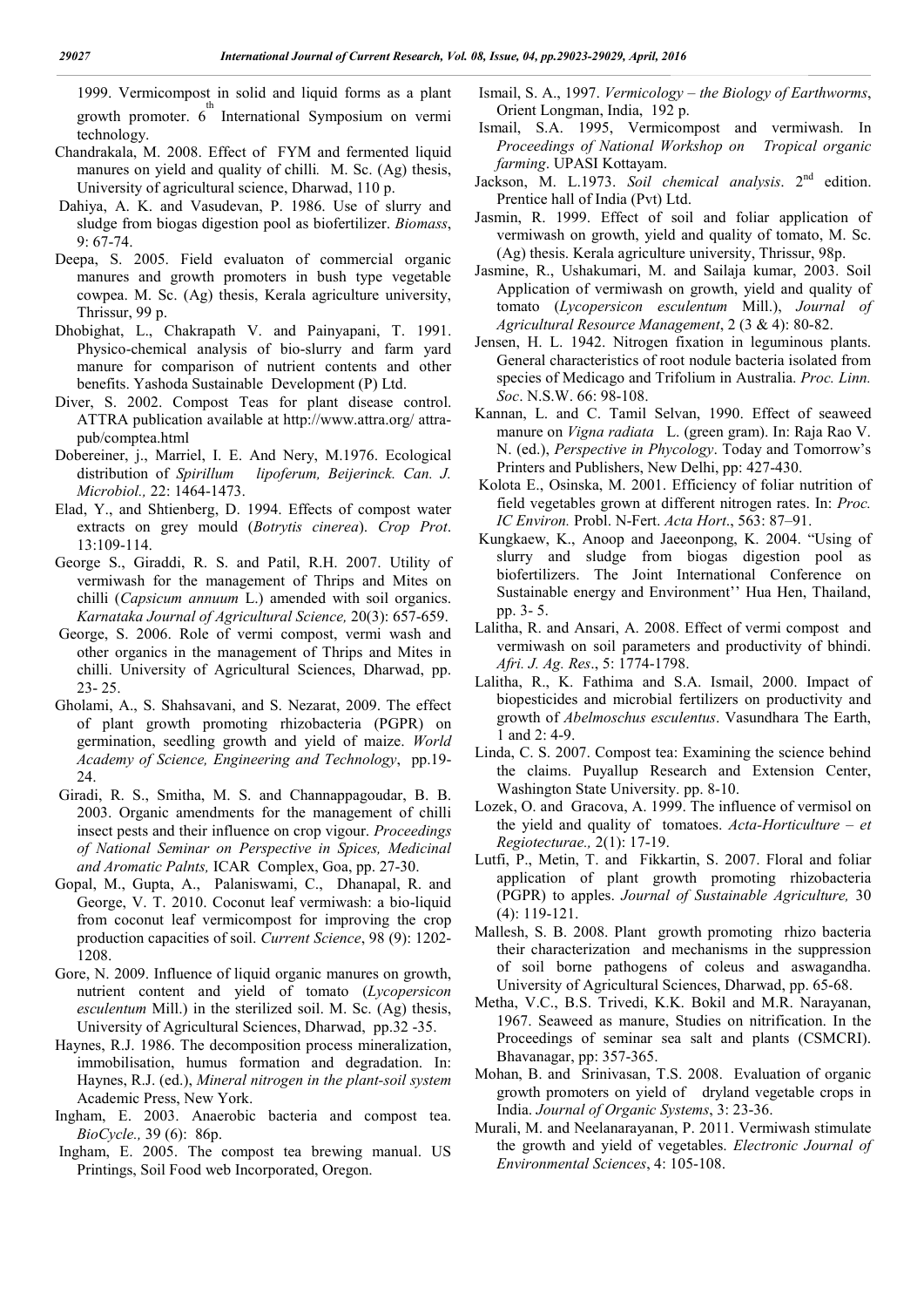- Nakkeran, S., W. G. Dilantha, Fernando and Zakia, 2005. Plant growth promoting rhizo bacteria formulatios and its scope in commercialization for the management of pests and diseases. *PGPR: Biocontrol and Biofertilization*. 257-296.
- Natarajan, K. 2002. *Panchagavya – A manual*. Other India Press, Mapusa, Goa, India, pp: 33.
- Niranjana, S. 1998. Effect of bio ferrilizers in amaranthus (*Amaranthus tricolor* L.) M. Sc. (Ag) thesis, Kerala agriculture university, Thrissur, 102 p.
- Nishana, H. 2005. Efficacy of vermicompost, vermiwash and AMF on quality seed production of bhindi. M. Sc. (Ag) thesis, Kerala agriculture university, Thrissur, 97p.
- Padem H., Yildirim E. 1996. Effect of foliar fertilizer on yield and yield components of summer squash (*Cucurbita pepo*  L.). 1st Egypt.-Hung. Hort. Abstr. Conf. Kafr El-Sheikh, Egypt.
- Palaniappan, S. P. and Annadurai, K. 1999. *Organic farming theory and practice*. Scientific Publishers (India), Jodhpur, 312 p.
- Palekar, S. 2006. Text book on Shoonya Bandovalada Naisargika Krushi, Published by Swamy Anand, Agri Prakashana, Bangalore, pp. 210 – 214.
- Prabhu M. J. 2006. Coconut leaf vermiwash stimulates crop
- yield. The Hindu Newspaper,  $28<sup>th</sup>$  December, In: Science and Technology section.
- Ramesh, K and V. Thirumurugan, 2001. Effect of seed pelleting and foliar nutrition on growth of soybean*. Madras Agric. J*. 88 (4) : 465-468.
- Reddy, M. S., K. Vijay, Krishna Kumar, K. R. Yellareddygari, J. W. Kloepper 2011. Evaluation and selection of elite plant growth promoting rhizobacteria (PGPR) for suppression of sheath blight of rice caused by *Rhizoctonia solani* in a detected leaf Bio- Assay. *International Journal of Applied Biology and Pharmaceutical Technology.* 2(1): 488-495.
- Reddy, Y. A. N., Chaudhary, D., and Krishnakumar, A. K. 1990. A comparison of di methyl sulphoxide (DMSO) and acetone extracts for the determination of chlorophyll in Hevea leaf tissue. *Indian J. Rubb. Res.* 3: 131- 134.
- Renata, W., Stanisław, R. and Agata, R. 2005. Broccoli yield and its quality in spring growing cycle as dependent on nitrogen fertilization. *Folia Horticulture Ann.*, 17(2): 141- 152.
- Ryan*,* M. 2007. Compost tea production, application and benefits. *The Rodale Institute* Sustainable Food and Farming Systems *News letter of the Pennsylvania association for sustainable agriculture.*
- Sadasivam, S. and Manickam, A. 1996. Biochemical Methods for Agricultural Sciences. Wiley Eastern Ltd., New Delhi, 246p.
- Sangeetha, V. and Thevanathan, R. 2010. Biofertilizer Potential of Traditional and Panchagavya Amended with Seaweed Extract, *Journal of American Science,* 6(2):61-67.
- Sangeetha, V. And Thevanathan, R. 2010. Effect of panchagavya on nitrate assimilation by experimental plants. *The Journal of American Science*, 6 (2):80-86.
- Sayre, L. 2003. Efficacy of compost tea as an organic material. Published by Rodale Institute available at http://www.rodale.org/rodale-pub/comptea.html.
- Sayre, L. 2010. Compost tea research. Published by Rodale Institute available at http://www.rodale.org/rodalepub/comptea.html.
- Scheuerell, S. 2003. Understanding how compost tea can control disease. *Bio Cycle* 44 (2): pp. 20-25.
- Scheuerell, S.J. and Mahaffee, W.F. 2002. Compost tea: Principles and prospects for plant disease control*. Compost Science & Utilization.* 10 (4): 313-338*.*
- Shivamurthy, D. and Pate, B. N. 2006. Response of wheat genotypes to different planting method and seed treatment on growth, yield, quality and biochemical parameters under rainfed condition. *Karnataka J. of Agri. Sci.* 25: 982- 984.
- Shivasubramanian, K. and Ganeshkumar, M. 2004. Influence of vermiwash on biological productivity of Marigold. *Madras Agricultural Journal*. 91(4): 221-225.
- Snedecor, G. W. and Cochran, W. G. 1975. Statistical methods  $(16<sup>th</sup> Ed.)$ . Oxford and IBH publishing Co., Culcutta, pp. 349-351.
- Solaiappan, A. R. 2002. Microbiological Studies in Panchagavya, Bio-control laboratory- official communication, Chengalput, Tamilnadu, pp: 1-2.
- Sreenivasa, M. N., Nagaraj, N. And Bhat, S.N. 2009. Beejamrutha: A source for beneficial bacteria, *Karnataka J. Agric. Sci*. 22 (5): 1038-1040.
- Subasashri, M. 2004. Vermiwash an effective biopesticide. The Hindu Newspaper, 30<sup>th</sup> September, In: Science and Technology section.
- Subbiah, B. V. and Asija, L. L. K.1956. A rapid procedure for estimation of available nitrogen in soils. *Curr. Sci*. 25:259- 260.
- Sundara Rao, W. V.B. and Sinha, M. K. 1963. Phosphate dissolving organisms in the soil and rhizosphere, *Ind. J. Agri. Sci.* 33: 272- 278.
- Thangavel, P., Balagurunathan, R., Divakaran, J. and Prabhakaran, J. 2003. Effect of vermiwash and vermicast extracton soil nutrient status, growth and yield of paddy. *Advances of Plant Sciences*. 16 (3): 187-190.
- Tisdale, J.M. and J.M. Oades, 1982. Organic matter and waterstable aggregates in soil. *J. Soil Sci.* 33(4): 141.
- Touart, A.P. 2000. Time for (compost) tea in the northwest. *Bio Cycle* 41(10): pp 74-77.
- Tuat, N.V. and Trinh, L.V. 2002. 'Role of effective microbes in integrated pest management programmes in Vietnam', *Seventh International Conference on Kyusei Nature Farming*, APNAN, Christchurch, New Zealand.
- Vasanthkumar, H.H.A. 2006. Jeevamrut slurry preparation, Siri Samruddhi, pp. 4-5.
- Vern Grubinger, 2005. Compost tea to suppress plant diseases, University of Vermont Extension Published by ATTRA available at http://www.attra.ncat.org/attra-pub/composttea-notes.html.
- Vipitha, V. P. 2011. Development and evaluation of bioorganic composite manure for vegetables. M. Sc. (Ag) thesis, Kerala agriculture university, Thrissur, 122p.
- Walkley, A. and Black, I.A.1934. An examination of the Degtjareff method for determining soil organic matter and a proposed modification of the chromic acid titration method. *Soil Sci.* 39: 29-38.
- Weitzien, H.C. 1992. The effects of compost extracts on plant health. In: P. Allen and D. Van Dusen, "Global perspectives on agroecology and sustainable agricultural systems." *Proc. 6. IFOAM - Meeting*. Publ. Univ. of Calif., Santa Cruz.